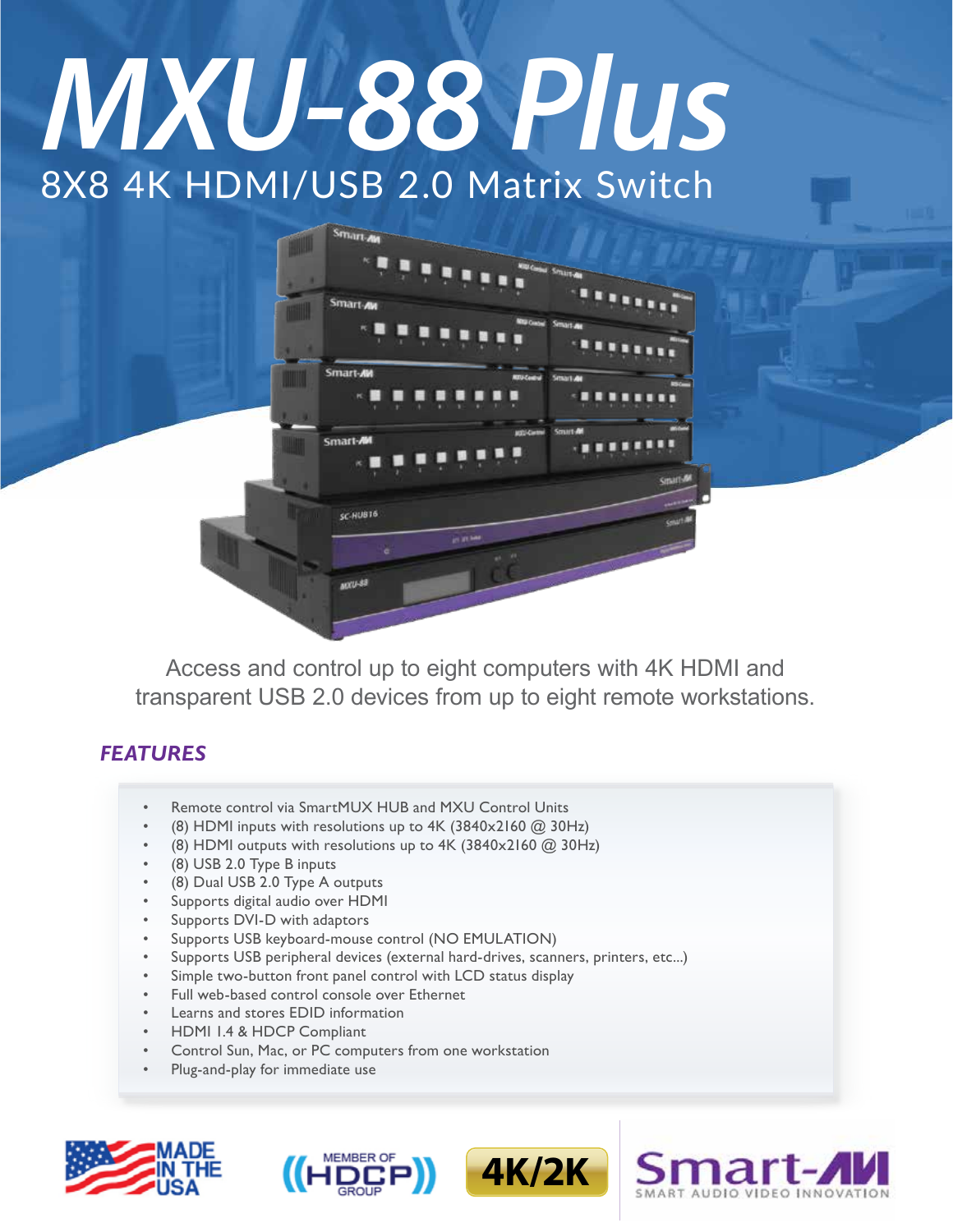# *OVERVIEW*

The MXU-88 Plus is the latest upgrade to one of SmartAVI's most powerful and efficient matrix switching solutions. This 8X8 switching hub grants up to eight users shared remote access to as many as eight remote work stations and transparent USB 2.0 devices. Great for applications such as multi-user remote supervision or group-based video editing projects, the MXU-88 Plus excels even more at expediting work-flow for digital devices of various kinds.

Capable of displaying HDMI-based video at resolutions up to 4K (3840×2160 @ 30Hz), the MXU-88 Plus is perfect for non-emulation KVM operations where a high degree of picture clarity is imperative. Better yet, the MXU-88 Plus is easy to control, outfitted with a simple two-button front panel interface and a web-based command console via Ethernet connection. The MXU-88 Plus's 16-port USB 2.0 output is ideal for transparent peripherals like keyboads, mice, external hard-drives, cameras, printers, scanners, streaming devices, and more. For comprehensive matrix switching and USB 2.0 device control remotely made easy, choose the MXU-88 Plus matrix switch powered by SmartAVI!

The MXU-88 Plus is an ideal solution for medical, industrial, studio and defense applications, where it is not practical or safe to have multiple workstations in close proximity to each other. An operator can switch to any connected computer from any connected station with ease.



*Front-panel buttons allow for easy switching, EDID learning, and more!*

The MXU-88 Plus features three user-friendly methods of control:

**Front-Panel Buttons:** two push buttons for switching between sources, systems, and connected devices.

**Web Console:** control switching, display settings, peripherals, and more from the MXU-88 web-based control interface.

**Remote MUX Control Units:** Gives each user the option to access any of the connected computers remotely via the Smart MUX Communication HUB.



*Connect to the MXU-88's web console for complete device management over the Internet.*



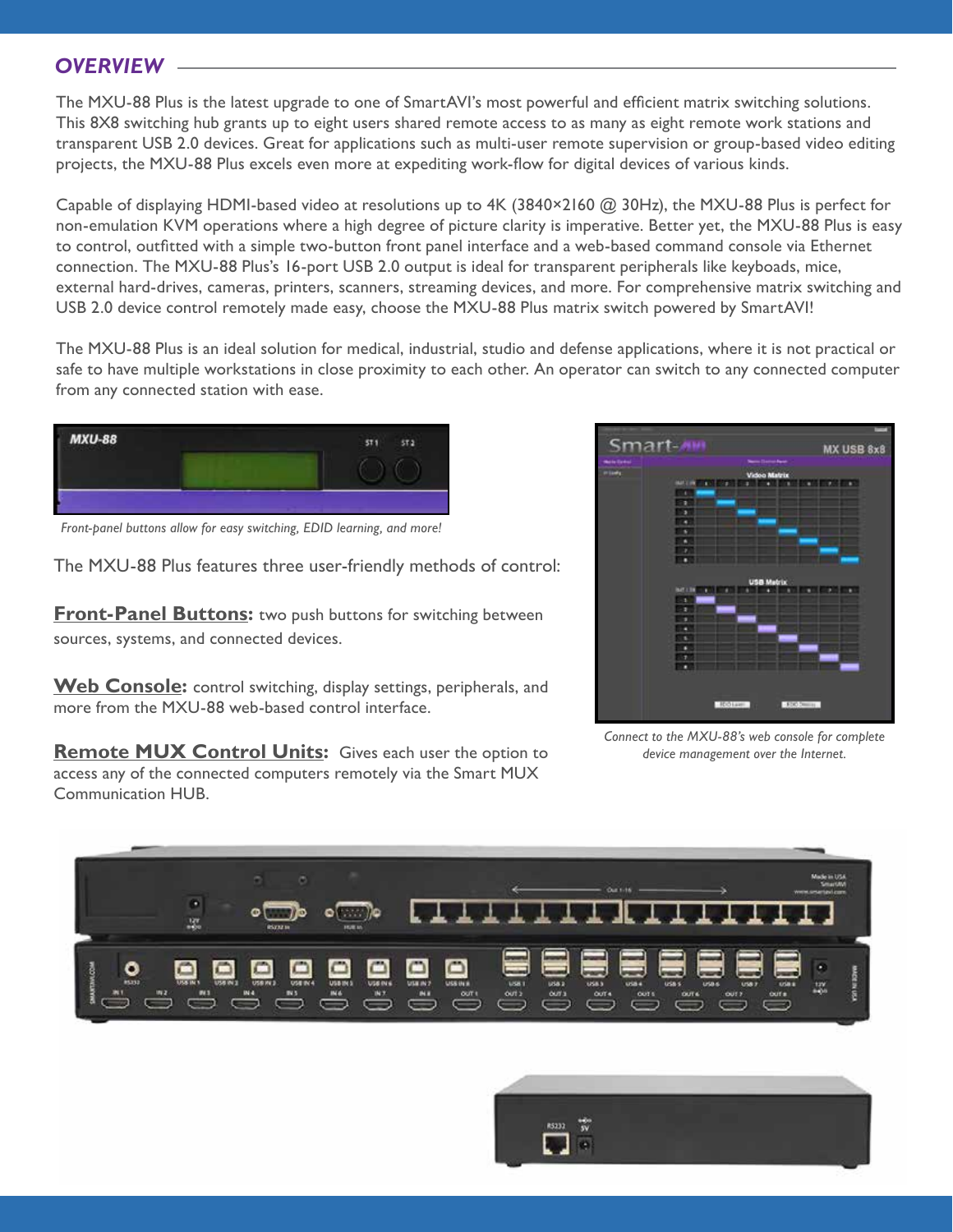# *MXU-88 PLUS APPLICATION*



Transparent USB 2.0 Switching. Access to any USB Device for Any Station.

# *MXU-88 PLUS XT APPLICATION*



Transparent USB 2.0 Switching. Access to any USB Device for Any Station.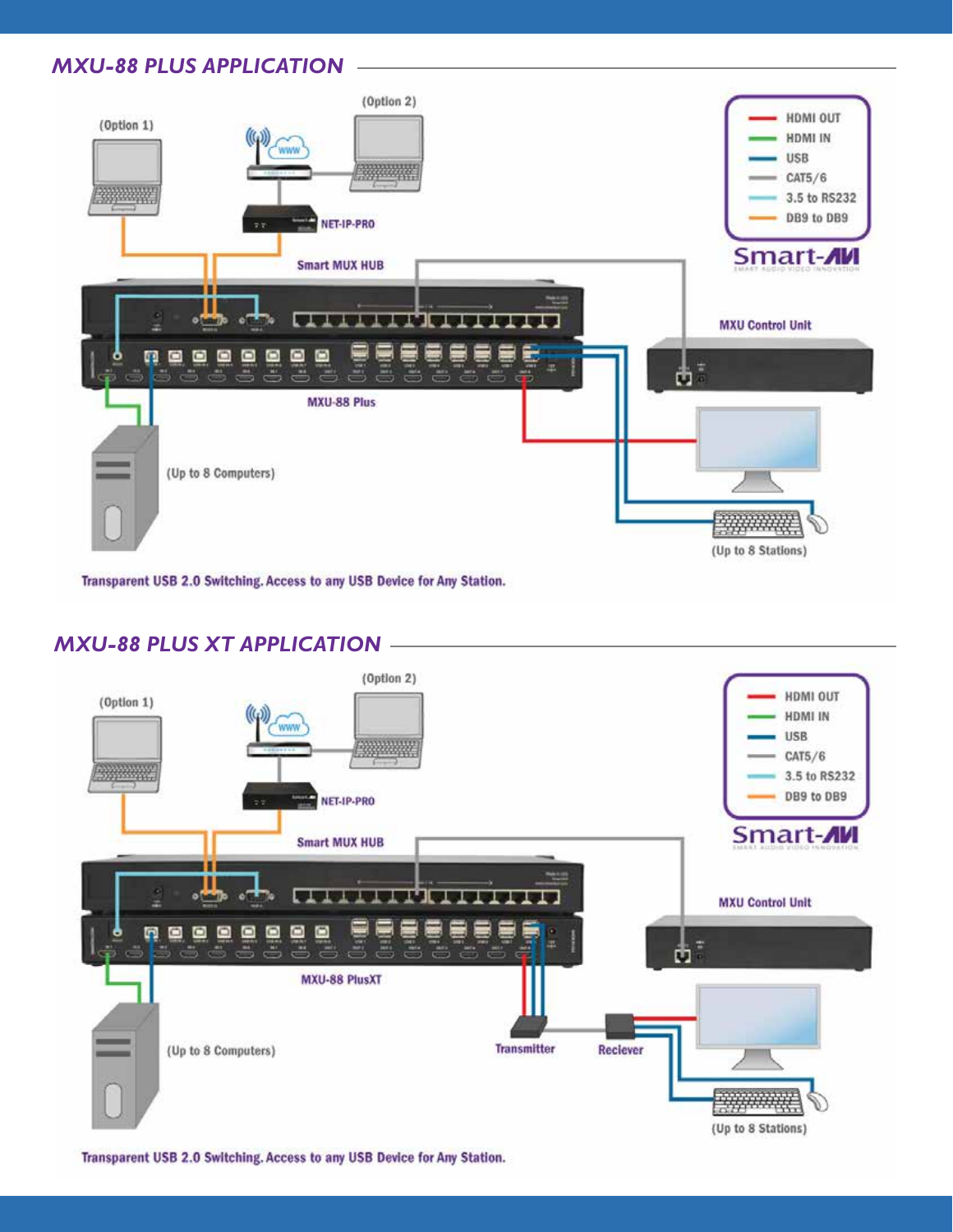# *SPECIFICATIONS*

#### *MXU-88 Front*



#### *MXU-88 Rear*



### *Smart Mux Hub Front*

| 55031350<br><b>CAN COMPANY &amp; COMPANY</b><br><b>PARTICULAR AVEC ADDRESS</b><br>m<br>SC-HUB16 | The Committee<br>The company of the company of the company of the company of the company of the company of the company of the company of the company of the company of the company of the company of the company of the company of the company<br><b>CANAL CO. JOHN</b> |
|-------------------------------------------------------------------------------------------------|-------------------------------------------------------------------------------------------------------------------------------------------------------------------------------------------------------------------------------------------------------------------------|
| С<br>STI STI SURAL                                                                              | Smart-AM                                                                                                                                                                                                                                                                |
|                                                                                                 | 16 Part RS232 Selector                                                                                                                                                                                                                                                  |

#### *Smart Mux Hub Rear*





#### *MXU Control Unit Front MXU Control Unit Back*